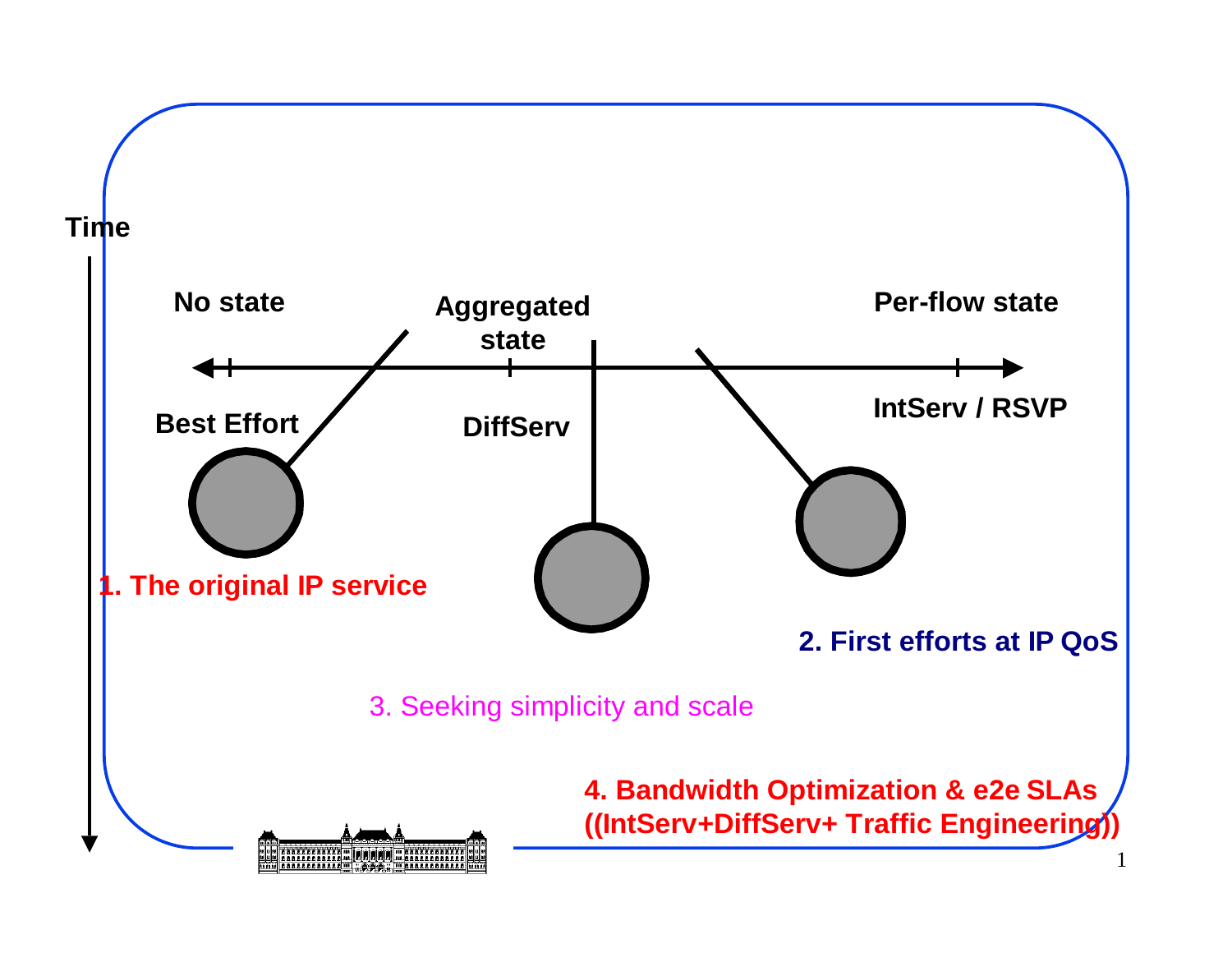#### **IP hálózatok**

- $\bullet$ IntServ (Integrated Service Architecture)
- $\bullet$ **DiffServ (Differentiated Service Architecture)**

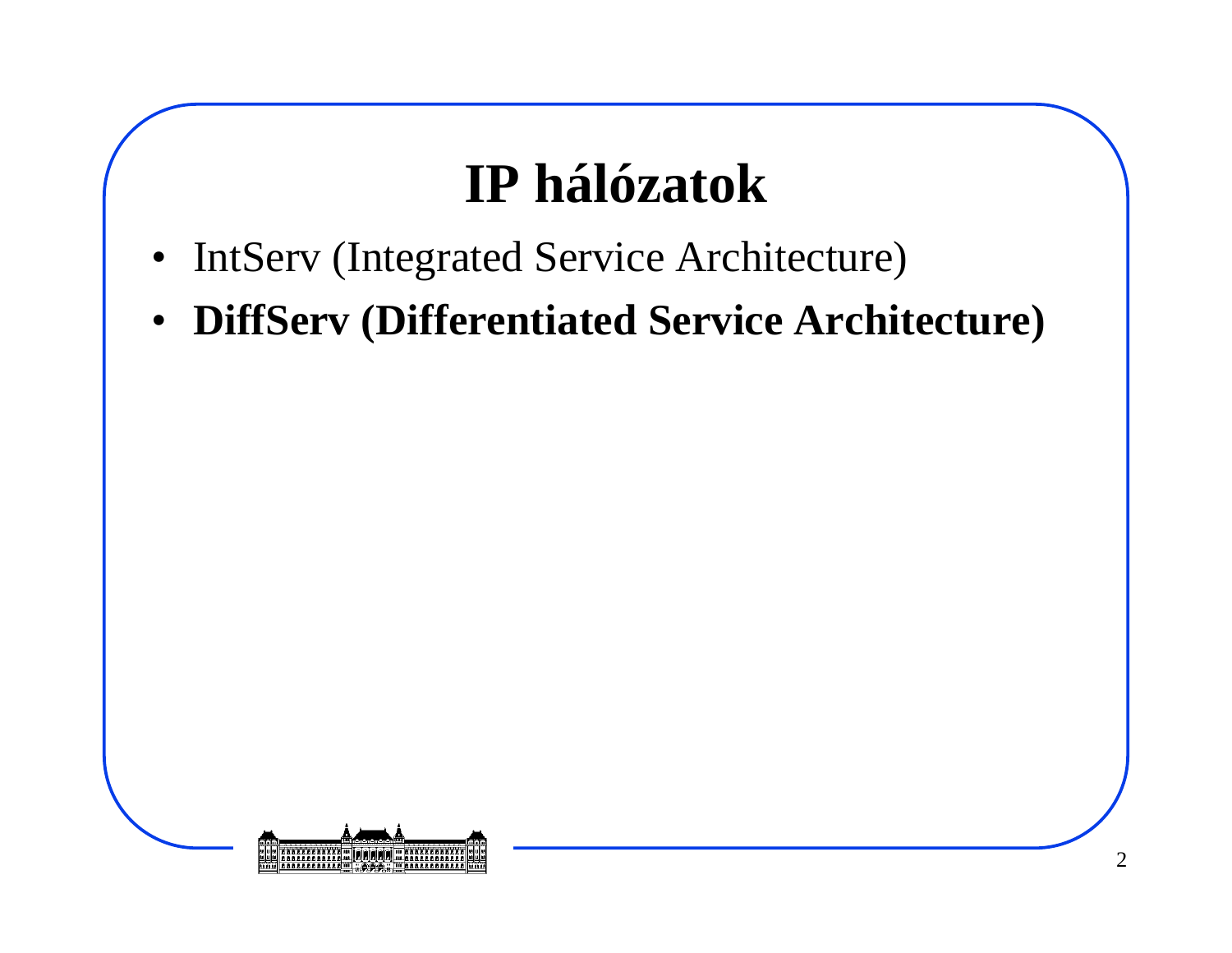#### Differentiated Services

- Intended to address the following difficulties with Intserv and RSVP;•
- • **Scalability**: maintaining states by routers in high speed networks is difficult sue to the very large number of flows
- • **Flexible Service Models**: Intserv has only two classes, want to provide more qualitative service classes; want to provide 'relative'service distinction (Platinum, Gold, Silver, …)
- • **Simpler signaling**: (than RSVP) many applications and users may only w ant to specify a more qualitative notion of service
- • Approach:
	- Only simple functions in the core, and relatively complex functions at edge routers (or hosts)
	- Do not define service classes, instead provides functional components with which service classes can be built

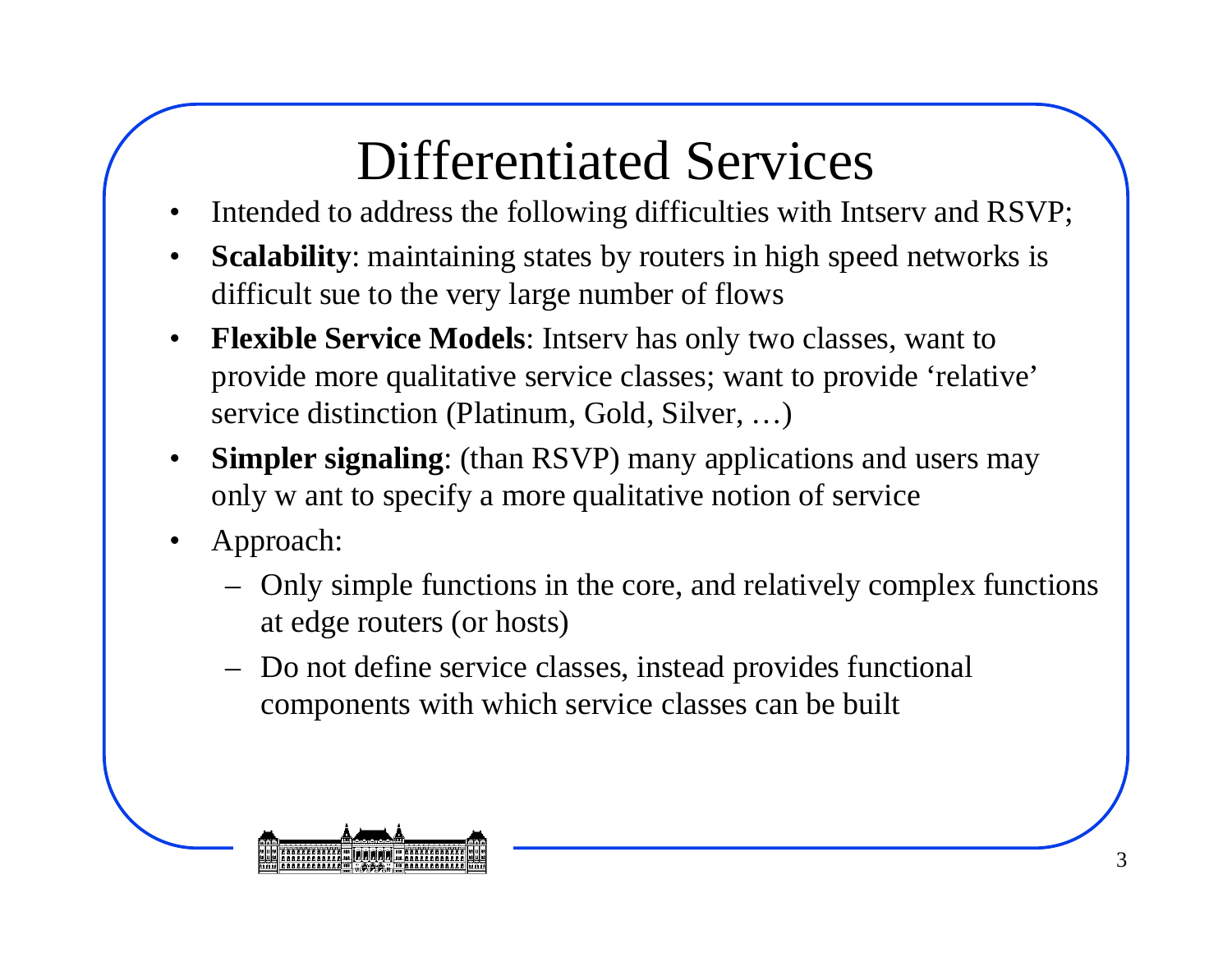## DiffServ

- DS (Differentiated Service) domain
	- QoS szolgáltatás a jelzés és folyamonkénti állapot nyilvántartása nélkül
	- szolgáltatási osztályok definiálása a hálózatban
- SLA (Service Level Aggreement)
	- szerződés a szolgáltató és az előfizető(szervezetek, DS domain) között
	- szolgáltató a menedzsement eszközök segítségével beállítja a megfelelő paramétereket a routerekben, folyamatosan figyeli a QoSkialakulását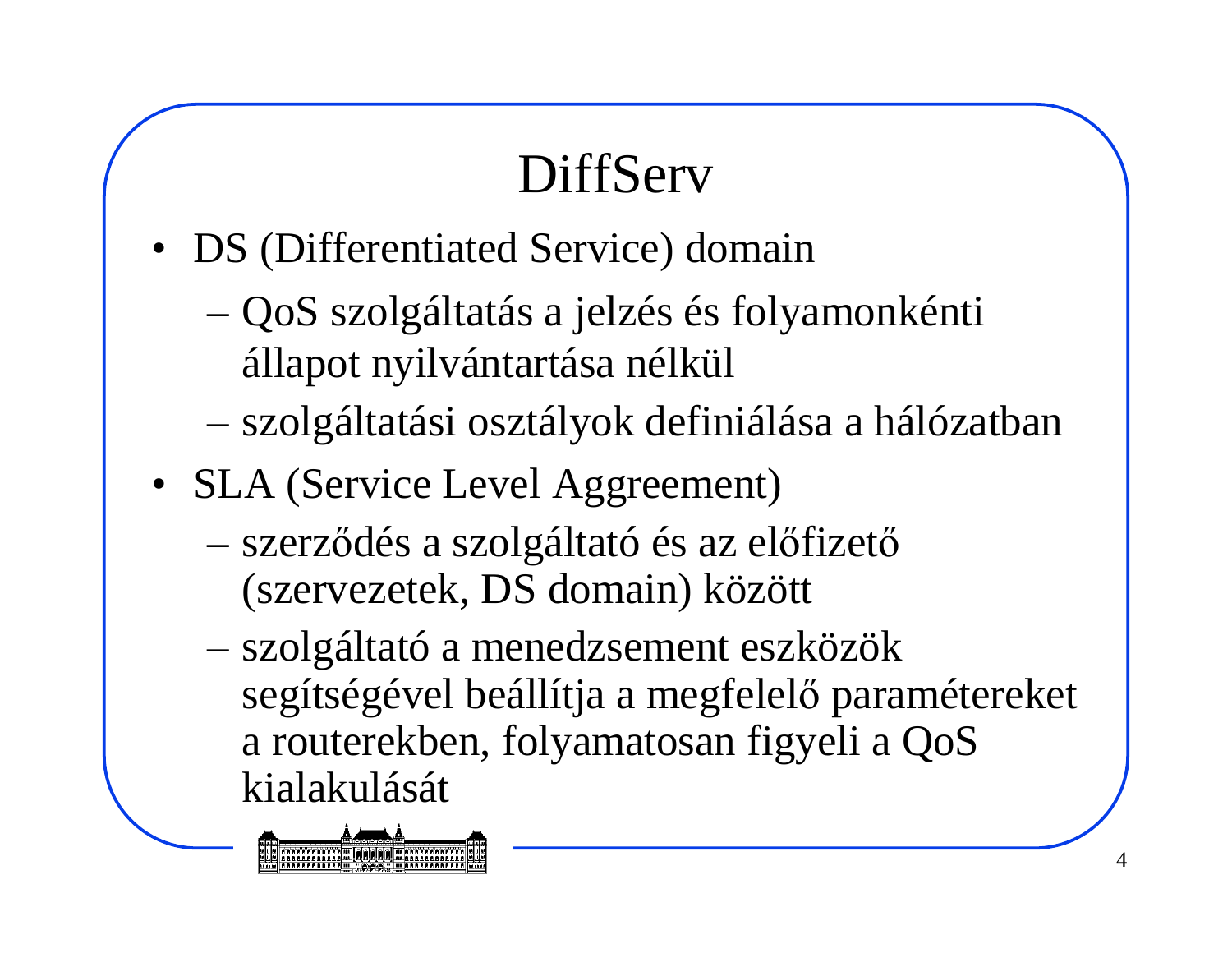#### **DiffServ**

- • SLA (Service Level Aggreement)
	- – IP csomagok megkülönböztetése a DS byte segítségével
		- IPv4: TOS (Type of Service) byte
		- IPv6 traffic class octet
	- – Forgalom paraméterek a lyukas vödör algoritmus alapján

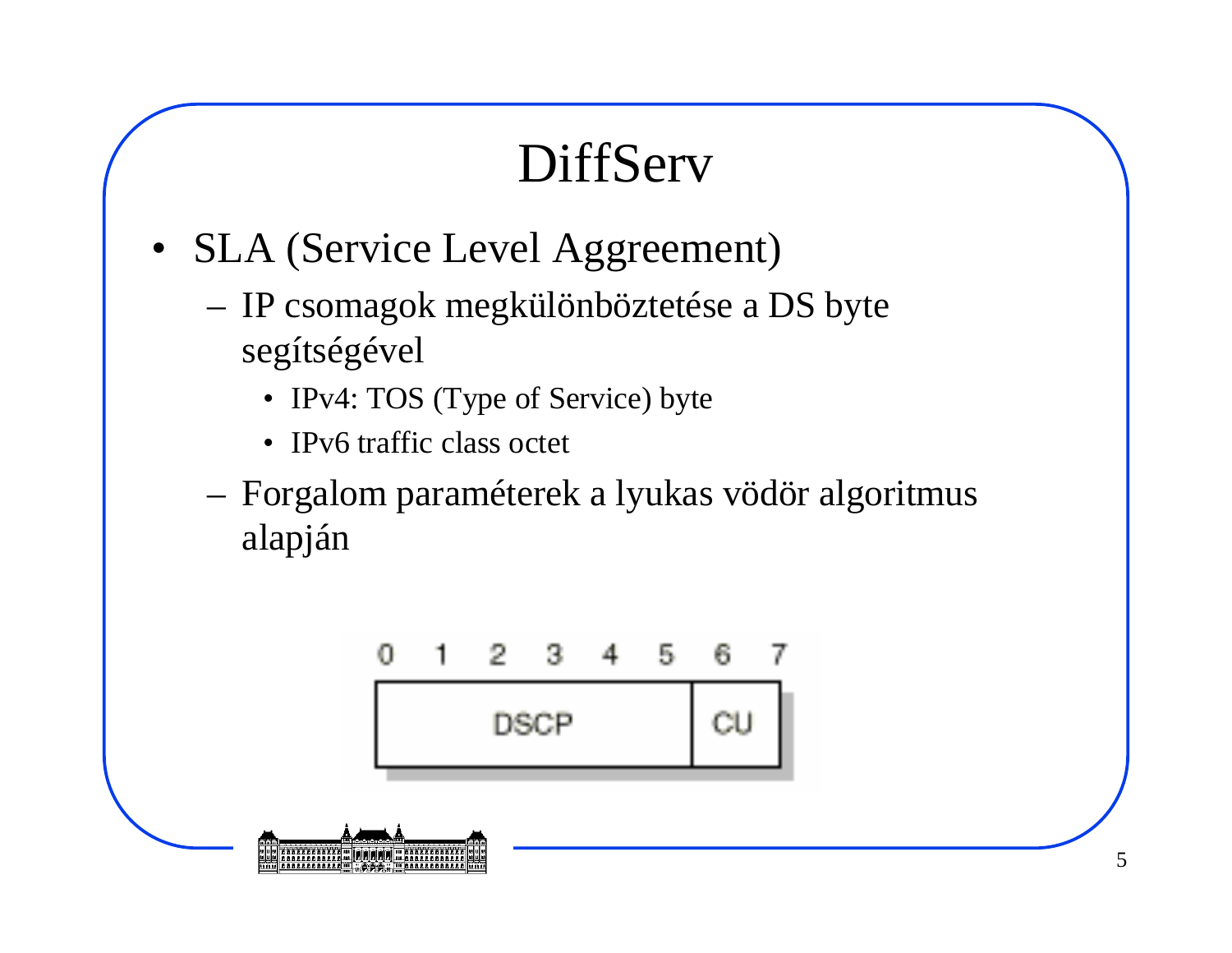#### DS domain

- Közös kiszolgálási politika kialakítása
- azonos PHB: PHB (Per Hop Behaviour) viselkedés egyeztetése
- •azonos forgalmi monitorozási szabály
- •azonos forgalmi felügyeleti szabály

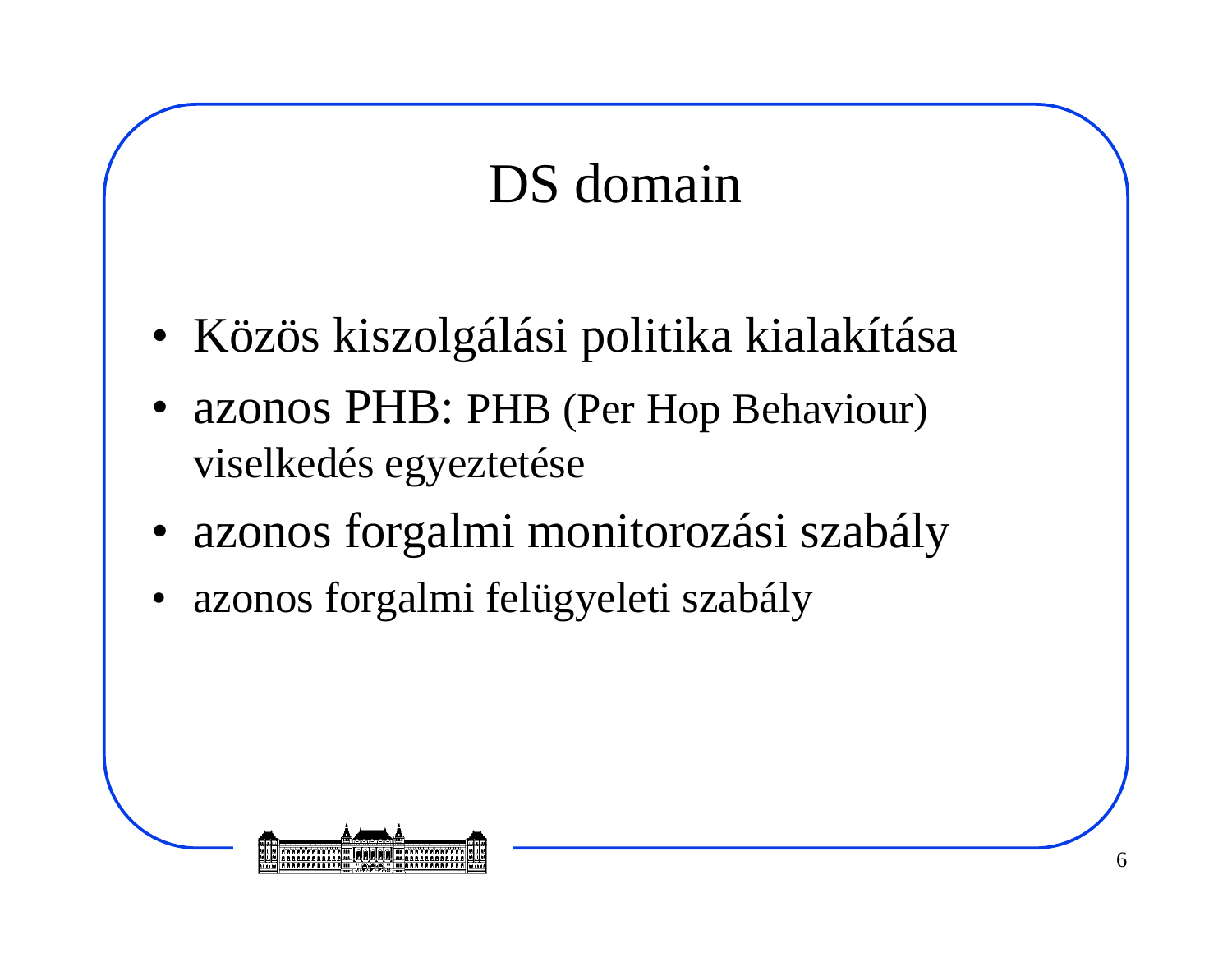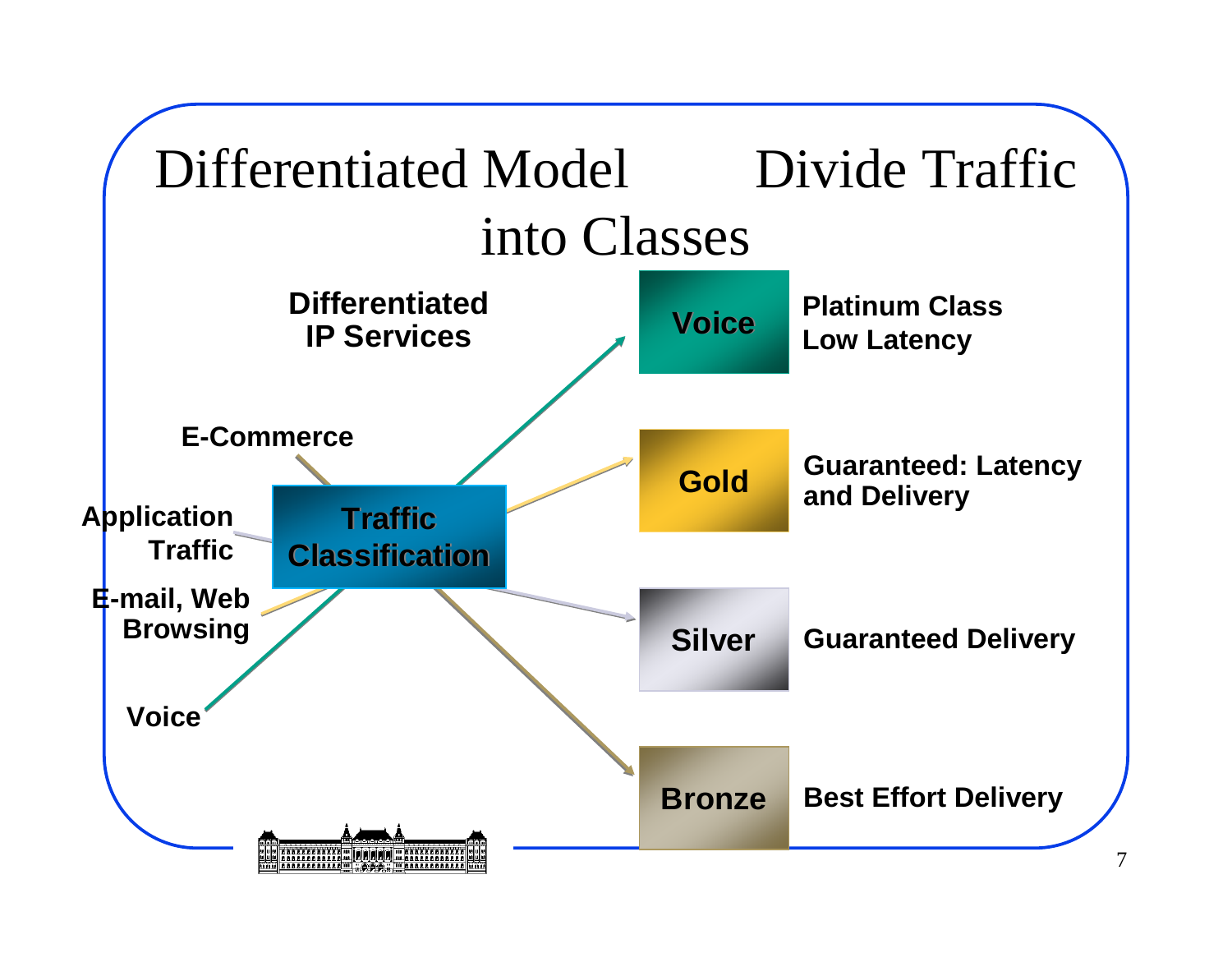#### Defined PHBs

- • Expedited Forwarding (EF): RFC2598
	- dedicated low delay queue
	- Comparable to Guaranteed B/W in IntServ
- Assured Forwarding (AF): RFC2597
	- 4 queues  $\times$  3 drop preferences
	- Comparable to Controlled Load in IntServ
- •Class Selector: Compat. with IP Prec
- •Default (best effort)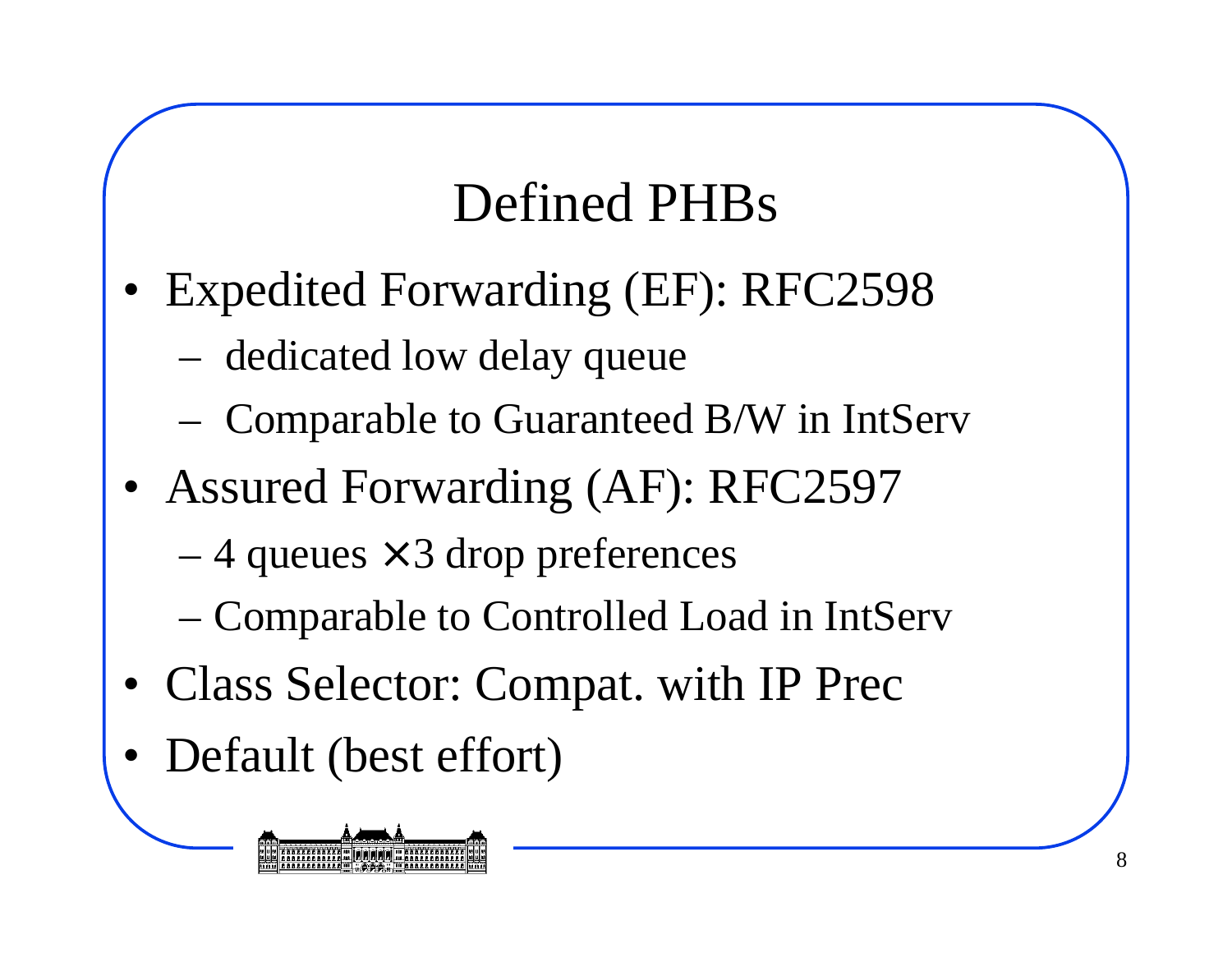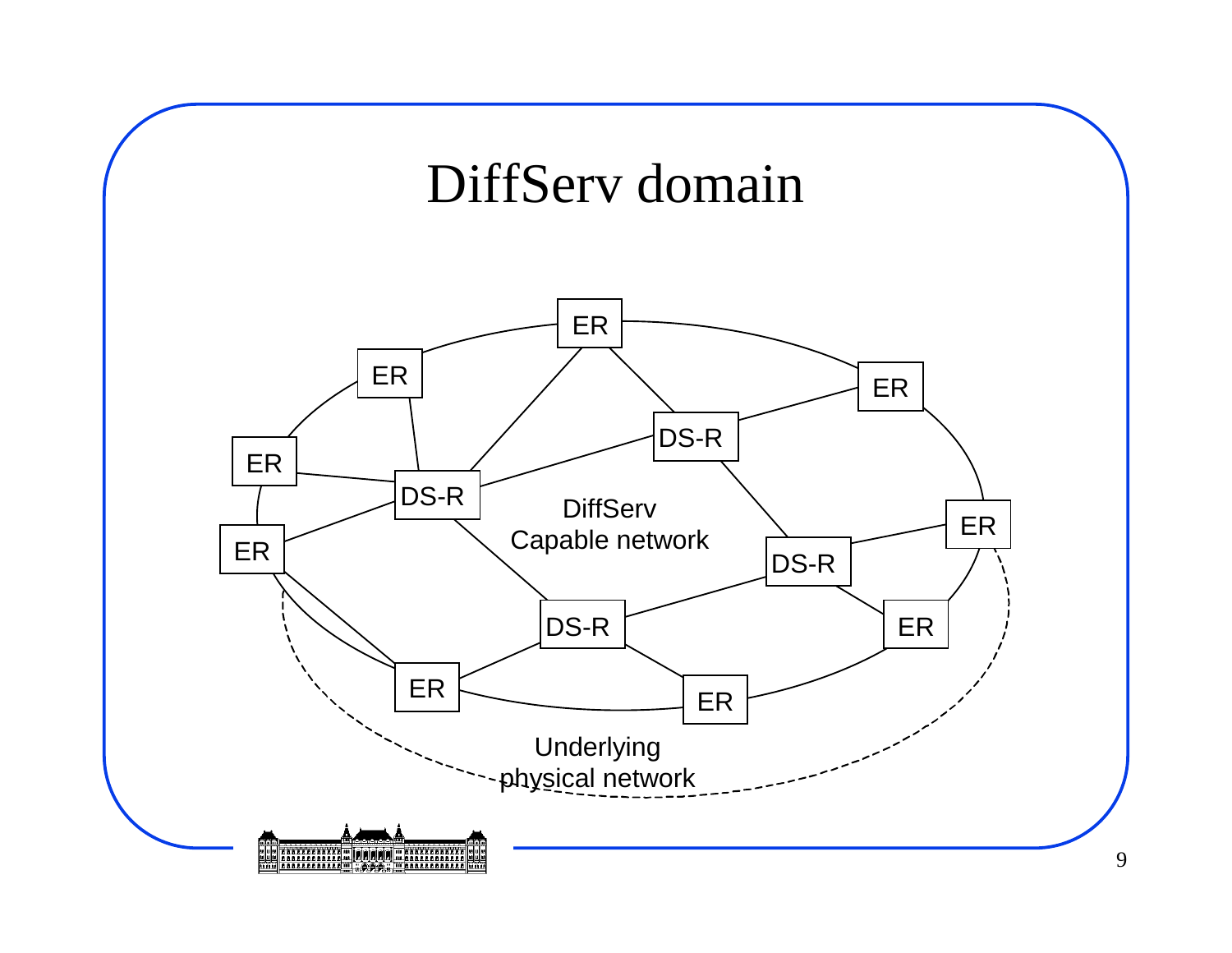#### Edge Functions

- •At DS-capable host or first DS-capable router
- • **Classification**: edge node marks packets according to classification rules to be specified (manually by admin, or by some TBD protocol)
- $\bullet$  **Traffic Conditioning**: edge node may delay and then forward or may discard

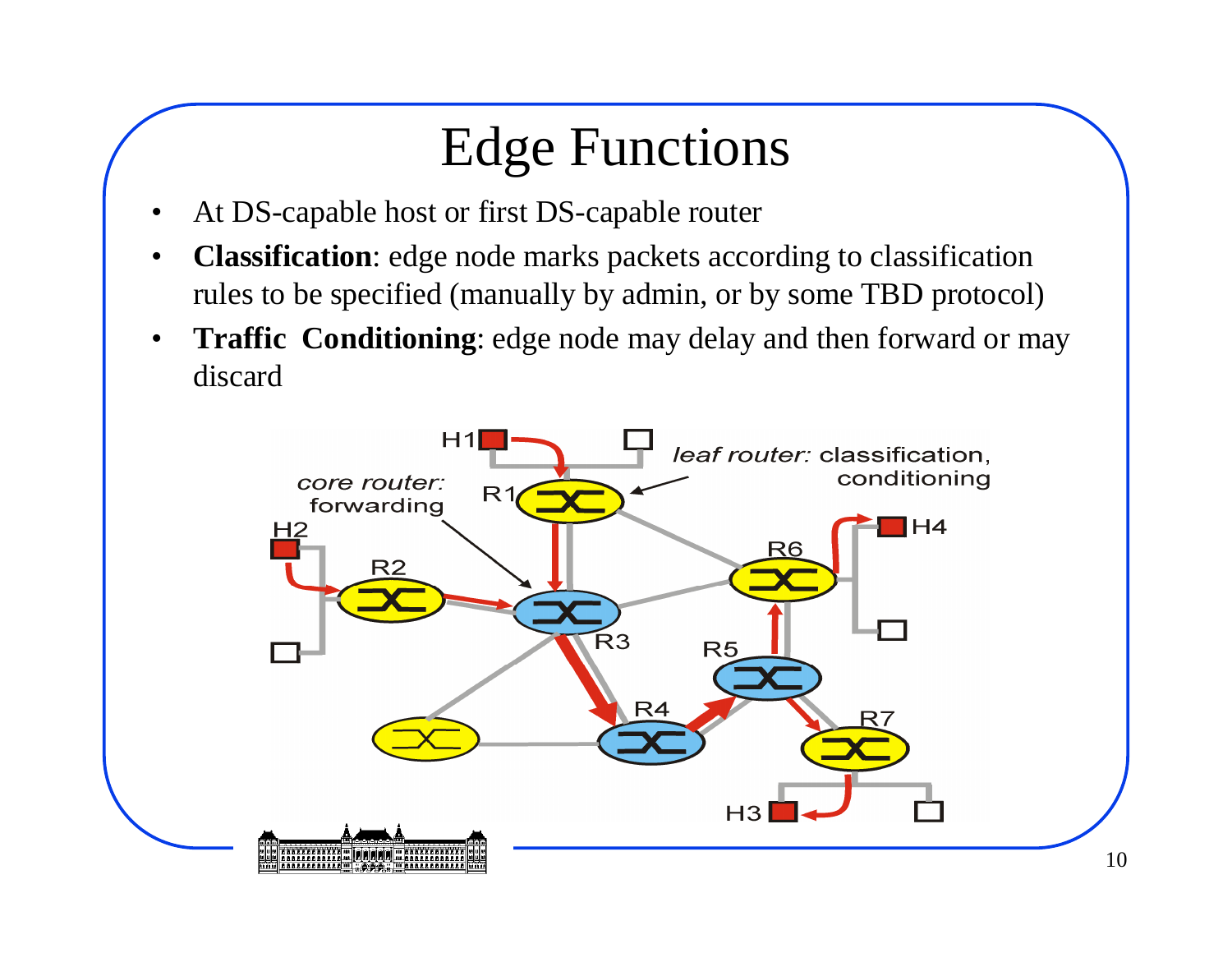#### Core Functions

- **Forwarding**: according to "Per-Hop-Behavior" or PHB specified for the particular packet class; such PHB is strictly based on class marking (no other header fields can be used to influence PHB)
- No state info to be maintained by routers!

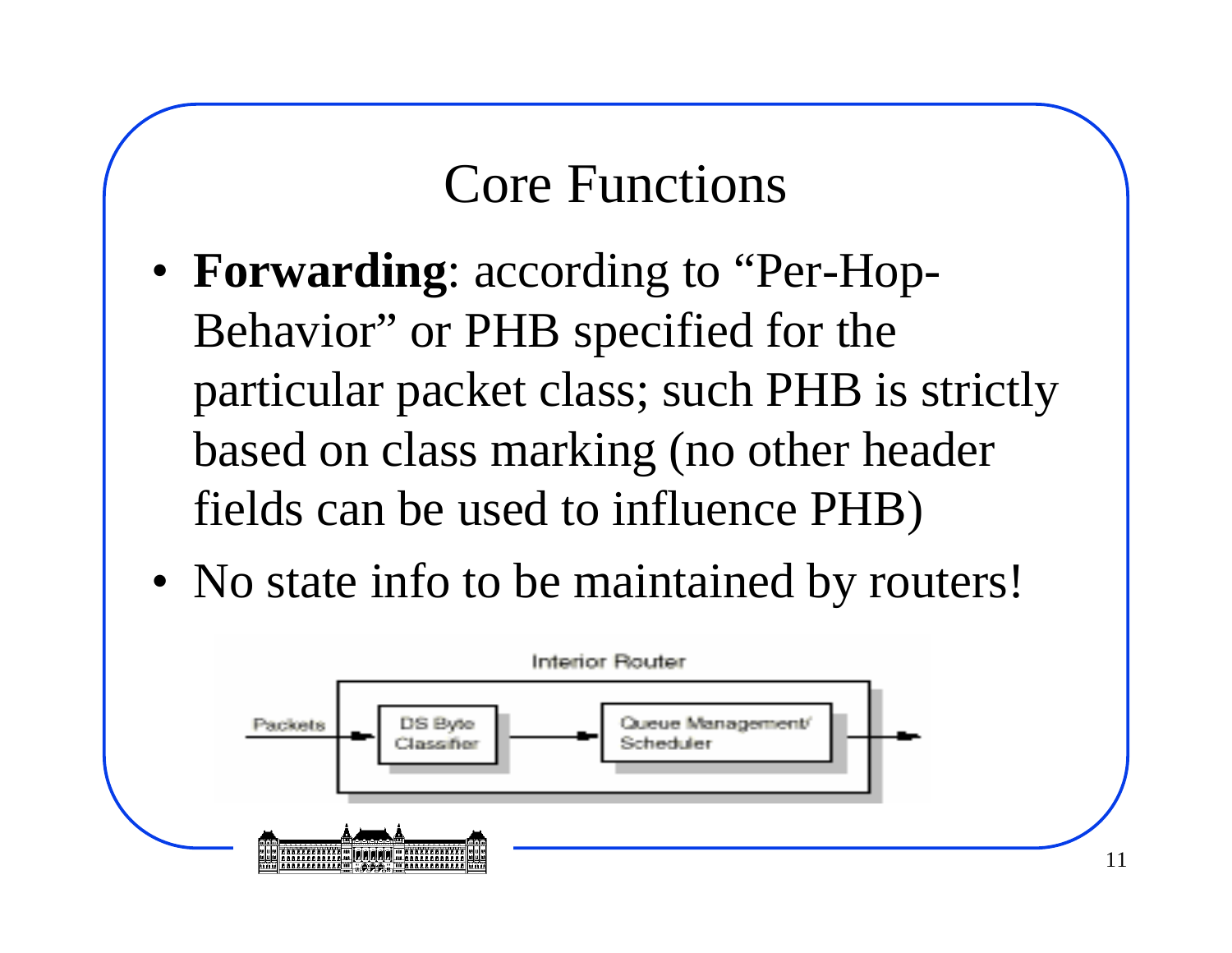### Classification and Conditioning

- Packet is marked in the Type of Service (TOS) in IPv4, and Traffic •Class in IPv6
- • 6 bits used for Differentiated Service Code Point (DSCP) and determine PHB that the packet will receive
- $\bullet$ 2 bits are currently unused
- • It may be desirable to limit traffic injection rate of some class; user declares traffic profile (eg, rate and burst size); traffic is metered and shaped if non-conforming

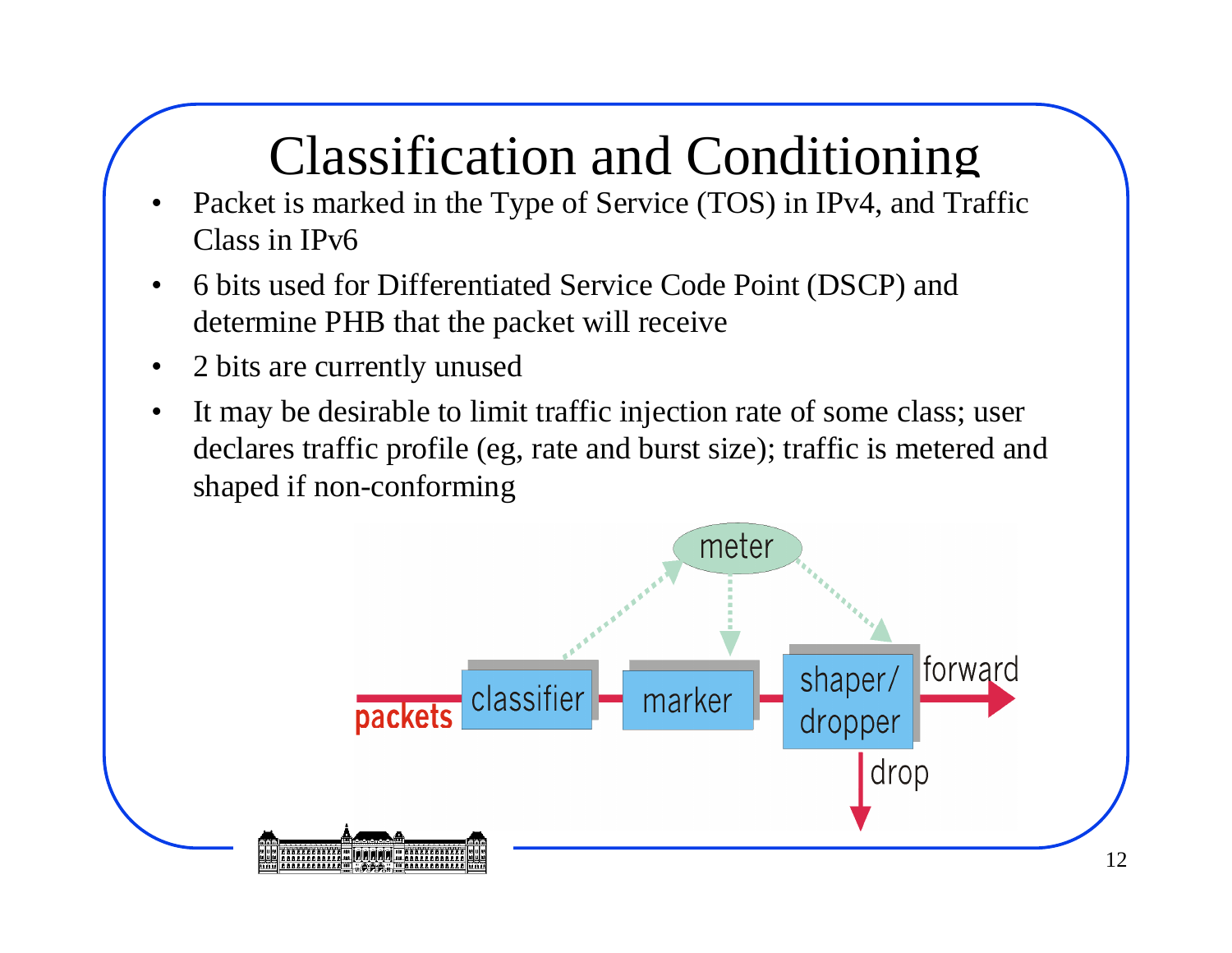## Osztályozó

- Osztályozó (Classifier)
	- MF (Multi-field): DS-en belül
		- DS
		- IP cím, portszám
	- BA (Behavior Aggregate): csak DS byte alapján, DS határán
- Meter: forgalomfelügyelet (SLA monitorozása)
- Marker a DS byte beállítása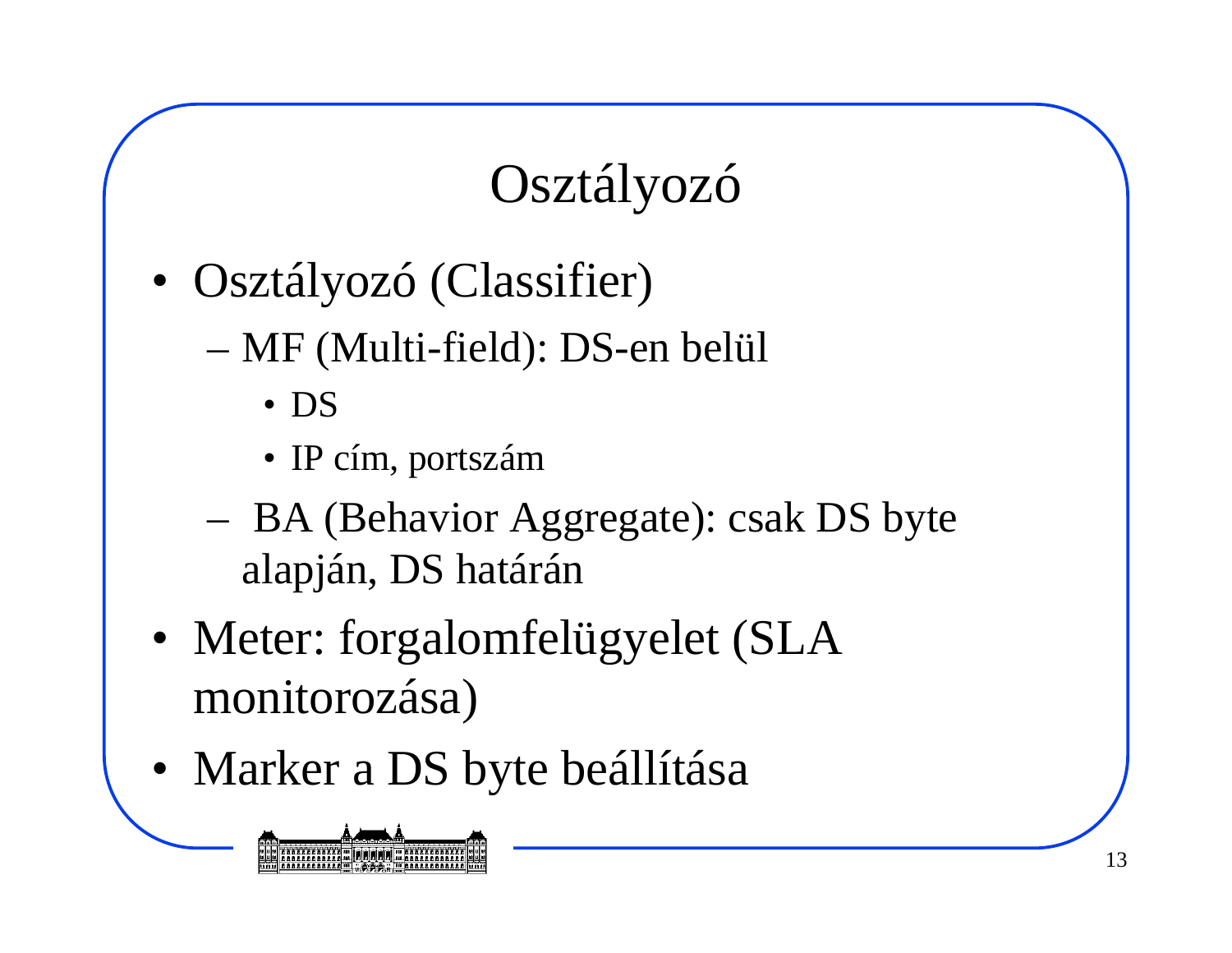# Forwarding (PHB)

- • PHB result in a different observable (measurable) forwarding performance behavior
- • PHB does not specify what mechanisms to use to ensure required PHB performance behavior
- • Examples:
	- Class A gets x% of outgoing link bandwidth over time intervals of a specified length
	- Class A packets leave first before packets from class B
- • PHBs under consideration:
	- **Expedited Forwarding**: departure rate of packets from a class equals or exceeds a specified rate (logical link with a minimum guaranteed rate)
	- **Assured Forwarding**: 4 classes, each guaranteed a minimum amount of bandwidth and buffering; each with three drop preference partitions

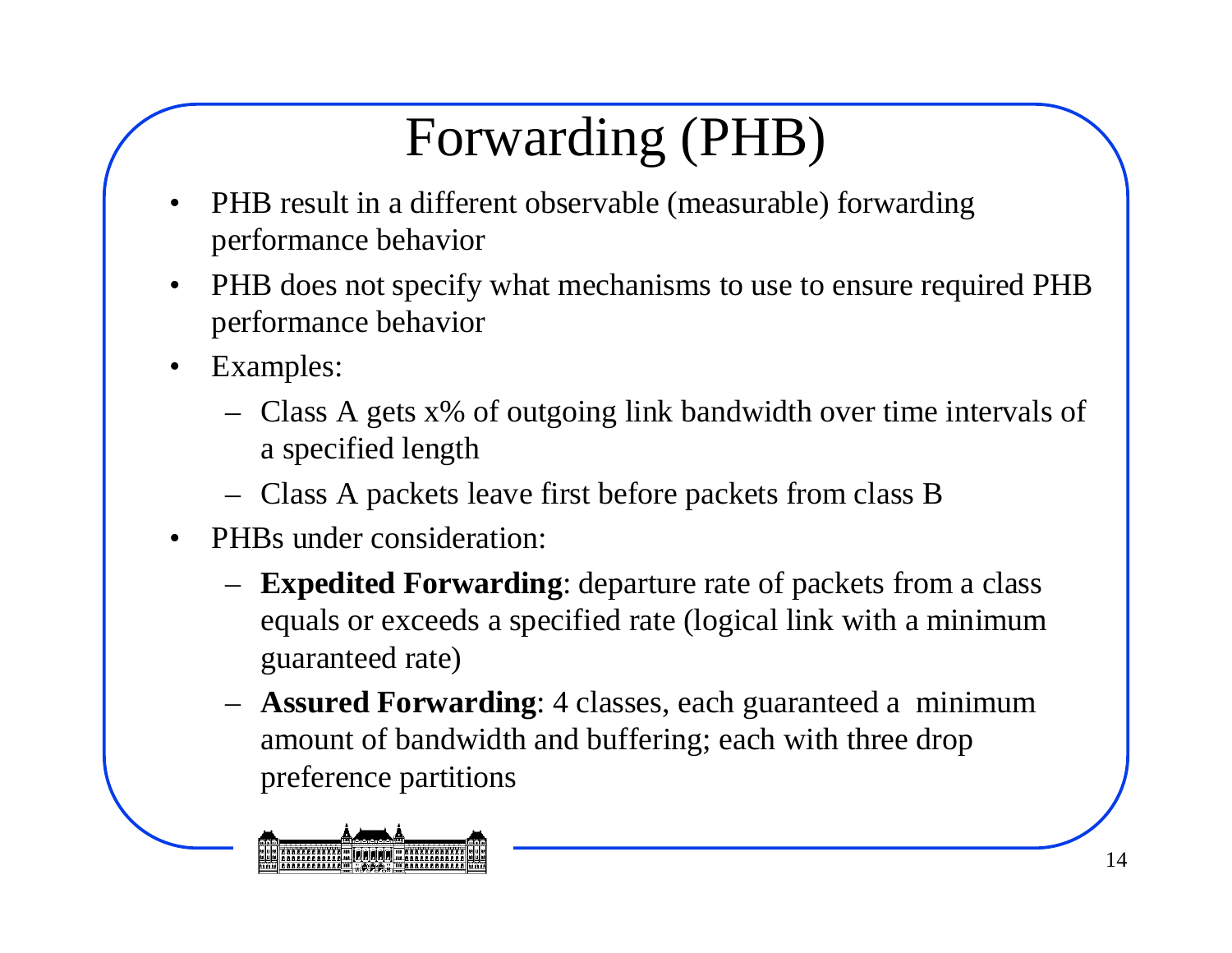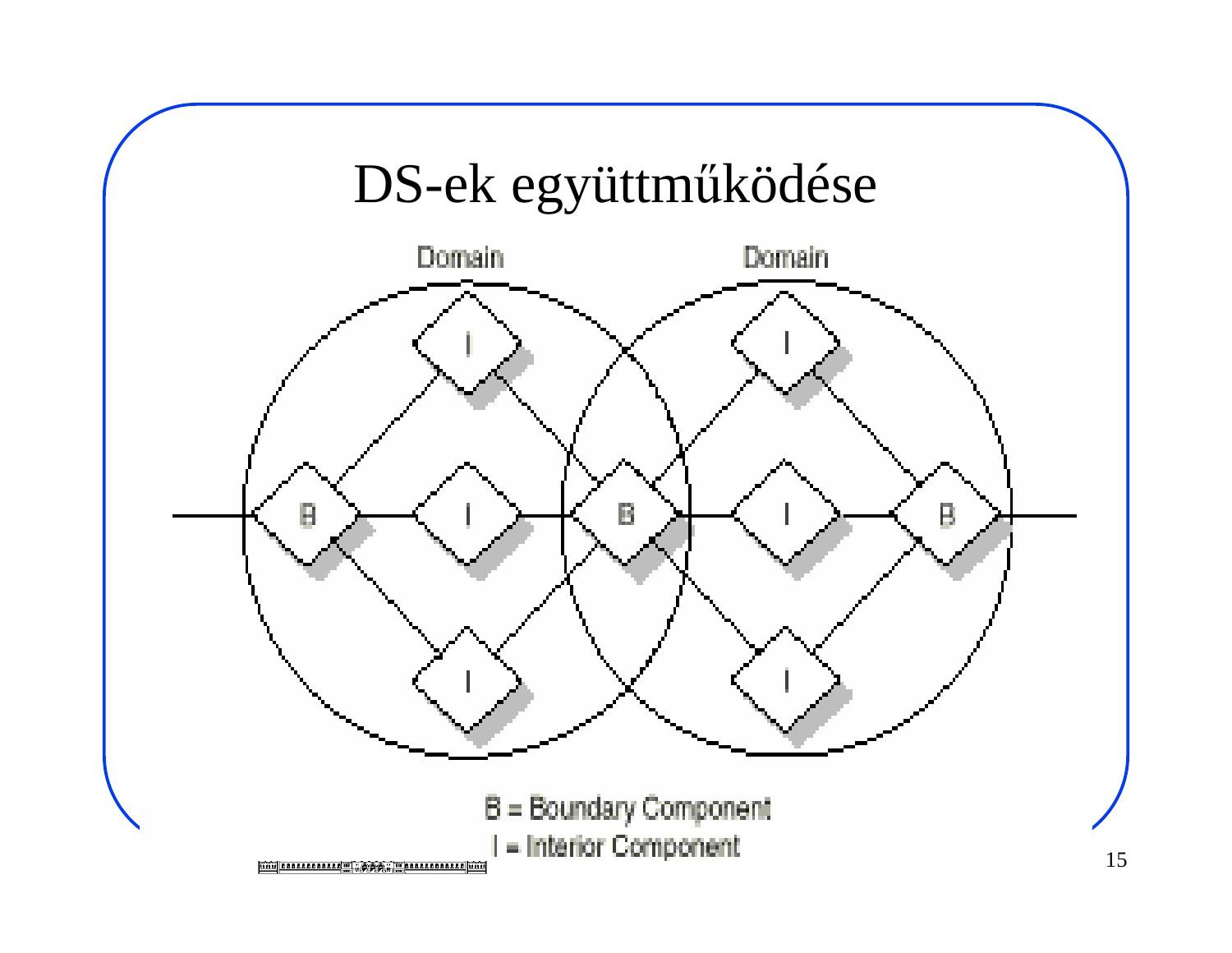